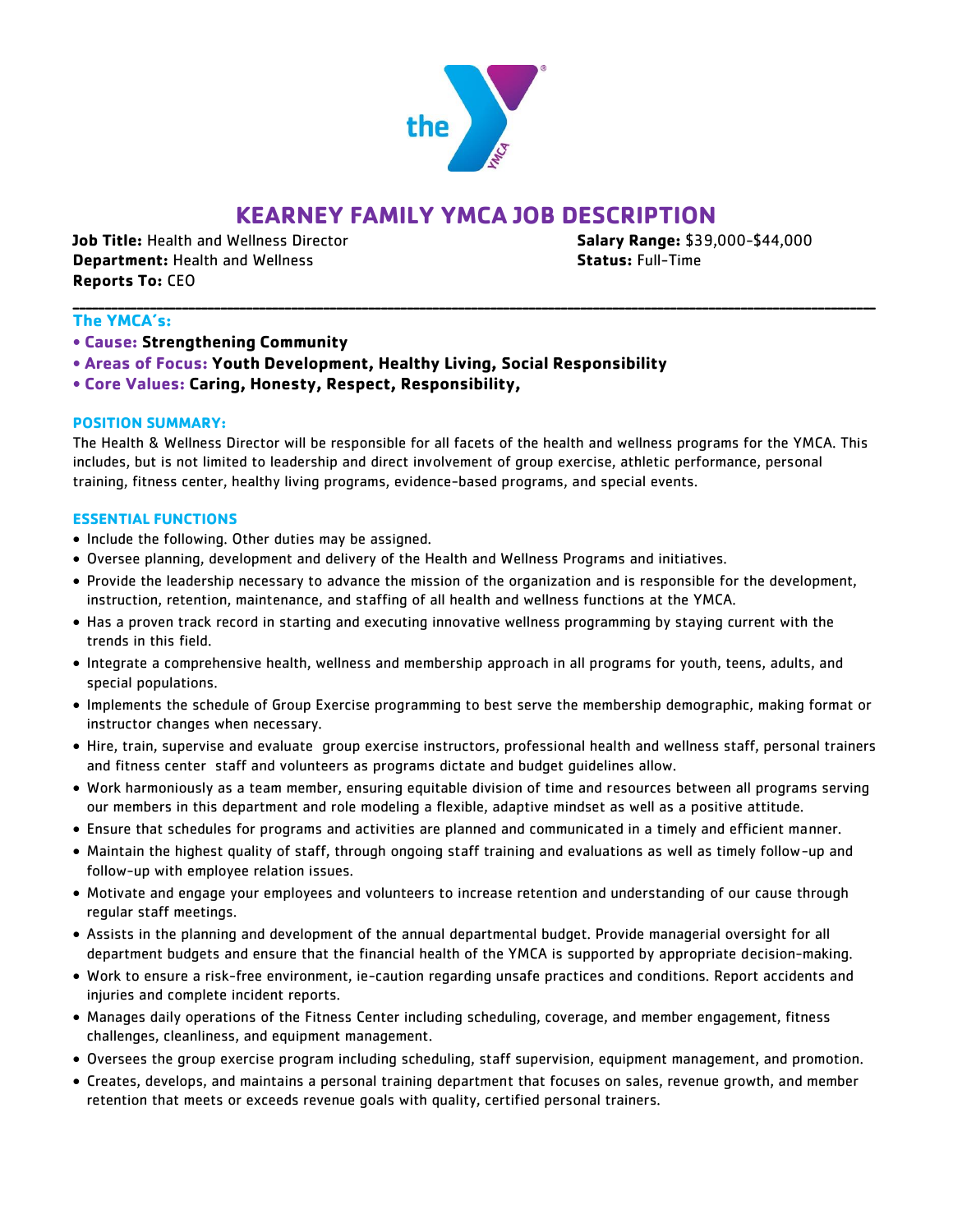- Experience as a group exercise instructor, wellness coach or personal trainer is required.
- Effectively utilizes Listen First skills and relationship building skills.
- Maintains current certifications and stays up to date with industry trends.
- Actively participates in management team meetings and committees as assigned.
- Assists in all YMCA activities and special events as needed.
- Actively supports the YMCA Annual Campaign under the direction of the CEO to include fundraising and special event planning and implementation.
- Complete and approve payroll for your department as outlined in the payroll guidelines.
- Work closely with the Marketing Director on marketing/promotions to ensure consistent messaging around the Y as a cause-driven charitable organization.
- Performs other duties as assigned by supervisor.
- Honor your colleagues by being on time, present and fully engaged.
- Display leadership that requires not only skill, but energy, passion, optimism and creativity.
- Build open and honest communication with members, program participants, staff, and volunteers.
- Deliver exceptional service that is of high value. Build a positive staff team. Be friendly.
- Collaborate with other directors, Y's and community groups.
- Assure your own self-development through reading, research, and conference or training attendance.
- Act as a positive role model while implementing YMCA character development and following the four core values of Caring, Honesty, Responsibility, and Respect.
- Compile program statistics. Monitor and evaluate the effectiveness of and participation in programs.
- Purchase parts and supplies for department as needed and assist with coordination of equipment maintenance and repairs.
- Develop and maintain collaborative relationships with community organizations.
- Respond to all member and community inquiries and complaints in timely manner.

#### **LEADERSHIP COMPETENCIES:**

- **Change Leadership:** Facilitates, co-creates, and implements equitable change for the good of the organization and/or community.
- **Engaging Community:** Builds bridges with others in the community to ensure the Y's work is community-focused and welcoming of all, providing community benefit.
- **Volunteerism:** Engages volunteers and promotes social responsibility at all levels of the organization.
- **Collaboration:** Creates sustainable relationships within the Y and with other organizations in service to the community.
- **Communication & Influence:** Listens and expresses self effectively and in a way that engages, inspires, and builds commitment to the Y's cause.
- **Inclusion**: Values all people for their unique talents, and takes an active role in promoting practices that support diversity, inclusion, and global work, as well as cultural competence.
- **Critical Thinking & Decision Making:** Makes informed decisions based on logic, data, and sound judgment.
- **Fiscal Management:** Manages the Y's resources responsibly and sustains the Y's nonprofit business model.
- **Functional Expertise:** Executes superior technical skills for the role.
- **Innovation:** Creates and implements new and relevant approaches and activities that improve and expand the Y's work and impact in the community.
- **Program/Project Management:** Ensures program or project goals are met and intended impact occurs.
- **Developing Self & Others**: Develops self and supports others (e.g., staff, volunteers, members, program participants), both formally and informally, to achieve their highest potential.
- **Emotional Maturity:** Demonstrates ability to understand and manage emotions effectively in all situations.